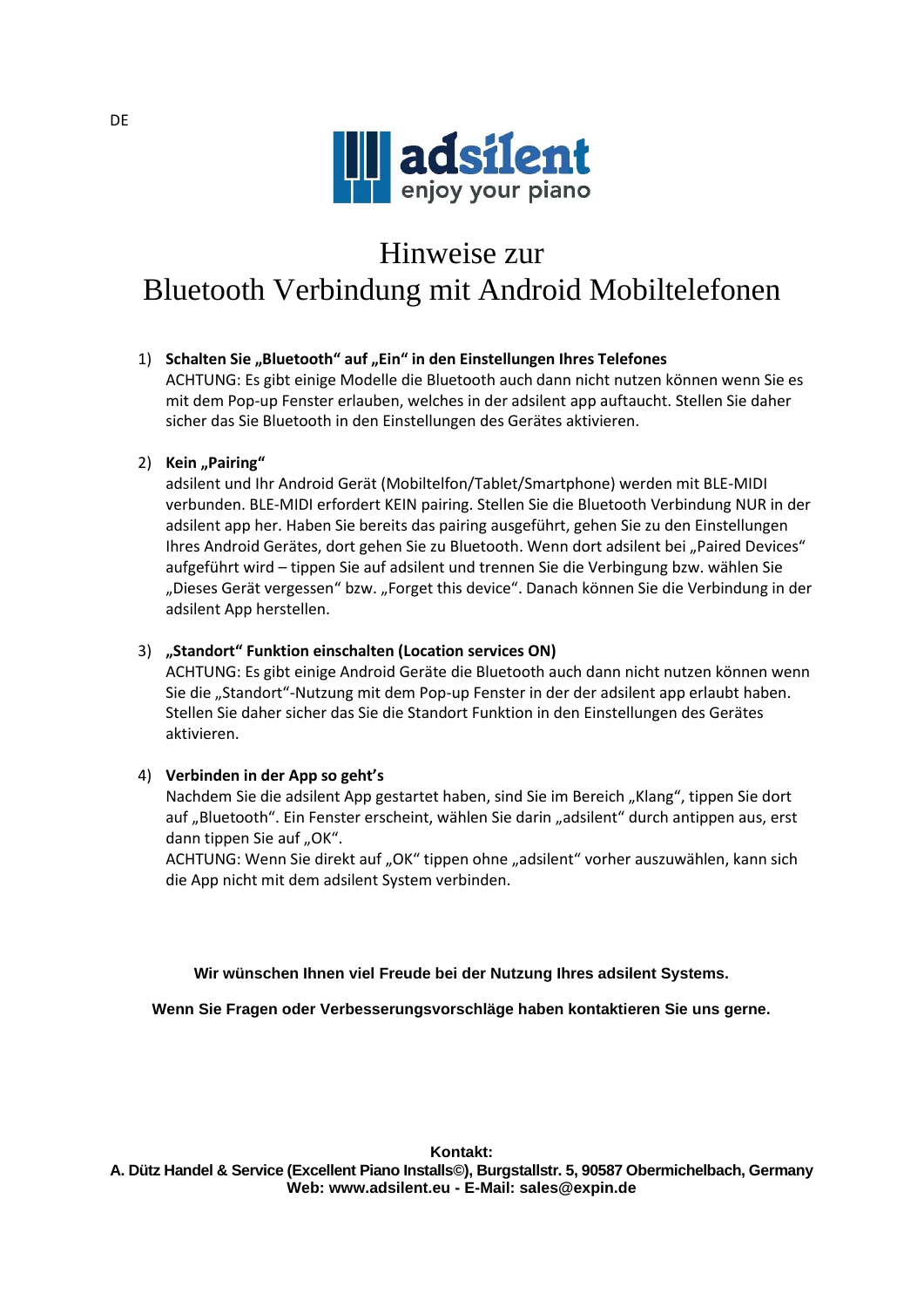

# Notes on

Connecting to Android mobile phones via Bluetooth

### 1) **Switch "Bluetooth" to "On" in the settings of the phone**

CAUTION: There are models There are some models that cannot use Bluetooth even if you allow it with the pop-up window that appears in the adsilent app. Therefore, make sure that you activate Bluetooth in the settings of the device.

### 2) No<sub>*n*</sub>pairing"

adsilent and your Android device (mobile phone / tablet / smartphone) are connected with BLE-MIDI. BLE-MIDI does NOT require pairing. Establish the Bluetooth connection ONLY in the adsilent app.

NOTE: If you have already paired, go to the settings of your Android device, there go to Bluetooth. If adsilent is listed under "Paired Devices" - tap on adsilent and disconnect the connection or select "Forget this device". You can then establish the connection in the adsilent app.

### 3) **Location services ON**

ATTENTION: There are some Android devices that cannot use Bluetooth even if you have allowed "Location" use with the pop-up window in the adsilent app. Therefore, make sure that you activate the location function in the settings of the device.

#### 4) **Connecting in the app, that's how it works**

After you have started the adsilent app, you are in the "Sound" area, there tap on "Bluetooth". A window appears, select "adsilent" by tapping it, only then tap "OK". ATTENTION: If you tap "OK" directly without selecting "adsilent" beforehand, the app cannot connect to the adsilent system.

#### **We hope you enjoy using your adsilent system.**

**If you have any questions or suggestions for improvement, please contact us.**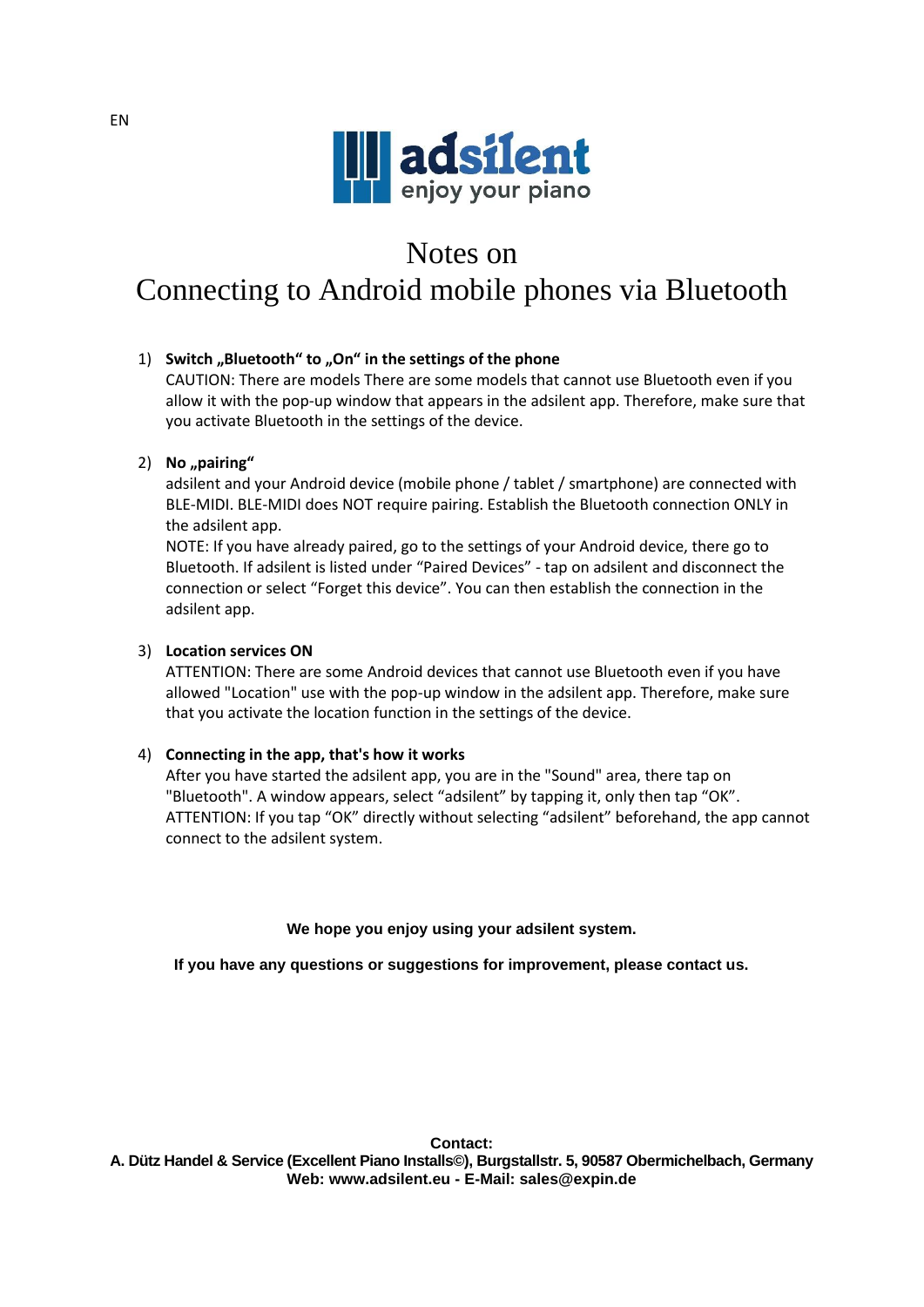

# Remarques sur

# la connexion Bluetooth avec les téléphones mobiles Android

# 1) **Mettez «Bluetooth» sur «On» dans les paramètres du téléphone**

ATTENTION: Certains modèles ne peuvent pas utiliser le Bluetooth même si vous l'autorisez avec la fenêtre contextuelle qui apparaît dans l'application adsilent. Par conséquent, assurezvous d'activer le Bluetooth dans les paramètres de l'appareil.

## 2) **Pas d'appairage**

adsilent et votre appareil Android (téléphone mobile / tablette / smartphone) sont connectés avec BLE-MIDI. BLE-MIDI ne nécessite PAS d'appairage. Établissez la connexion Bluetooth UNIQUEMENT dans l'application adsilent.

REMARQUE: Si vous avez déjà appairé, accédez aux paramètres de votre appareil Android, puis accédez à Bluetooth. Si adsilent est répertorié sous « Appareils jumelés » - appuyez sur adsilent et déconnectez la connexion ou sélectionnez « Oublier cet appareil ». Vous pouvez ensuite établir la connexion dans l'application adsilent.

## 3) **Services de localisation ON**

ATTENTION : Certains appareils Android ne peuvent pas utiliser le Bluetooth même si vous avez autorisé l'utilisation de la « localisation » avec la fenêtre contextuelle de l'application adsilent. Par conséquent, assurez-vous d'activer la fonction de localisation dans les paramètres de l'appareil.

## 4) **Se connecter dans l'application, c'est comme ça que ça marche**

Après avoir démarré l'application adsilent, vous êtes dans la zone "Son", appuyez sur "Bluetooth". Une fenêtre apparaît, sélectionnez "adsilent" en appuyant dessus, puis appuyez sur "OK".

ATTENTION: Si vous appuyez directement sur «OK» sans sélectionner «adsilent» au préalable, l'application ne peut pas se connecter au système adsilent.

## **Nous espérons que vous apprécierez l'utilisation de votre système adsilent.**

## **Si vous avez des questions ou des suggestions d'amélioration, veuillez nous contacter.**